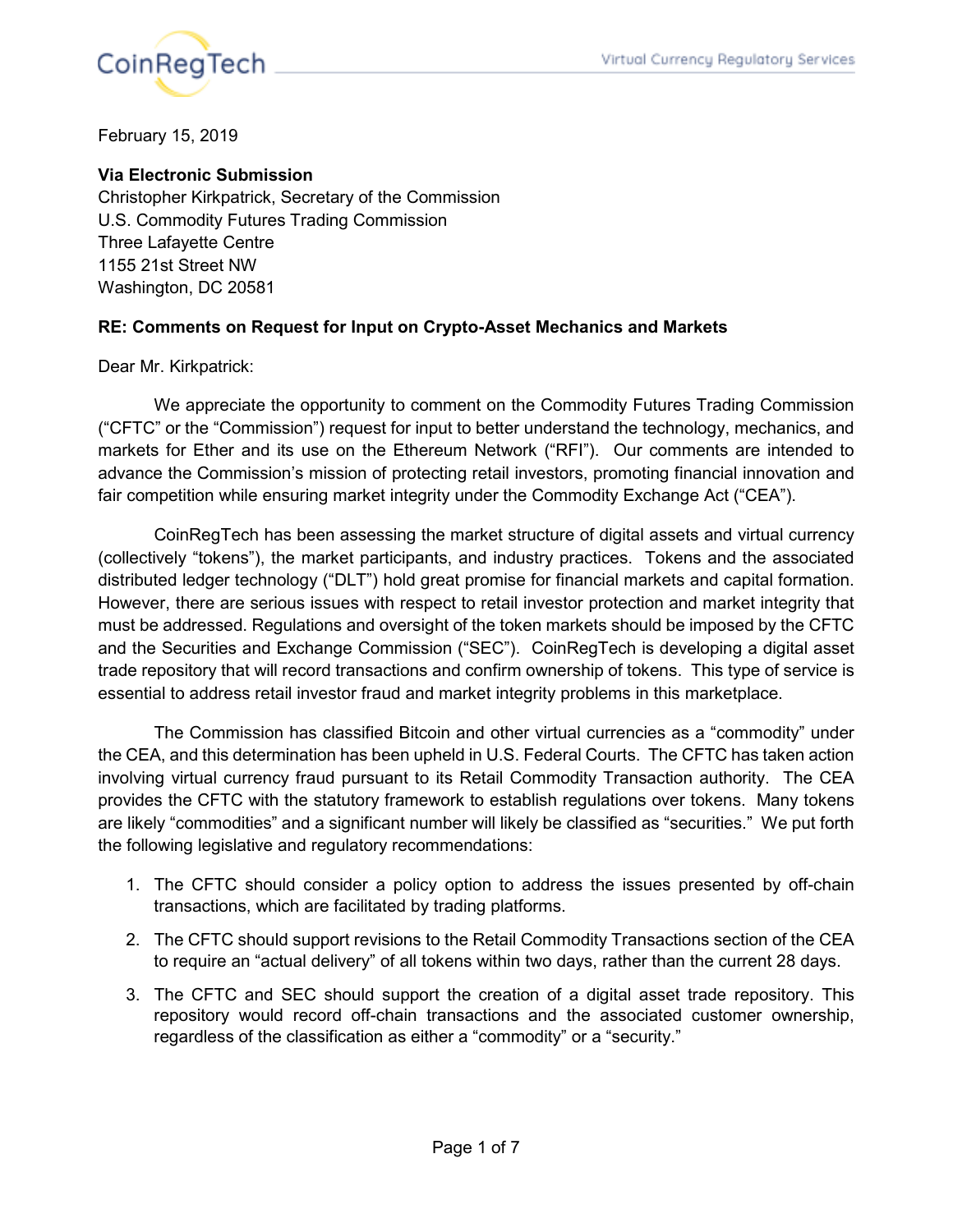# CoinRegTech

-

# **I. Background Information**

Virtual currency is defined by LabCFTC as "a digital representation of value that functions as a medium of exchange, a unit of account, and/or a store of value . . . [but] does not have legal tender status."<sup>1</sup> The innovative aspect of virtual currency is the underlying distributed ledger technology ("DLT") or blockchain technology, which facilitates transactions via a peer-to-peer and decentralized system. Blockchain technology provides a novel solution to prevent the "double spending" problem, a function that is normally provided by a central intermediary (e.g., clearinghouse).

 Blockchain technology relies on a network of third-parties employing specialized and powerful computers ("miners") to verify and commit transactions to the public ledger by solving complex mathematical proofs. For this service, miners are compensated with virtual currency ("mining fee"). To transfer ownership of virtual currency, the owner provides account numbers or "keys" that enable a miner to solve the required mathematical proof necessary to post the transaction on the public ledger ("on-chain transaction"). The mining process relies on wallet software that is used by sellers and purchasers of virtual currency.

 A wallet is the underlying software that stores the virtual currency addresses, and codes or "keys" of its owner. Keys are generated in a private/public pairing. Wallets also store the related outputs of the owner's virtual currency that were mined to the public ledger. In sum, virtual currency is stored on the public ledger and wallets store the necessary private/public keys to access an owner's virtual currency. In order to initiate a transaction, owners of virtual currency may deal directly with a purchaser or rely on intermediaries that bring together market participants.

 Ethereum was developed by the Ethereum Foundation, which is a Swiss nonprofit organization. It is a decentralized platform known as the Ethereum Blockchain or Network.<sup>2</sup> This network provides developers with the novel ability to create smart contracts, apply rules for ownership, and embed functions into smart contracts. When applied to derivative and financial instruments, smart contracts can support various lifecycle events that are common to these instruments. As such, the application of Ethereum Network to financial markets holds promise for improved straight-through processing and the automation of lifecycle events. With proper regulation, the Ethereum Network could provide a novel means of capital formation.

 The digital asset class has grown significantly in terms of number of tokens and market capitalization since the release of Satoshi Nakamoto's landmark Bitcoin white paper ten years ago. $3$ Currently, there are just over 2,100 tokens in existence with a total market capitalization of just over \$114 Billion.<sup>4</sup> The market capitalization of these tokens is very highly concentrated. Alone, Bitcoin and Ether have a combined market capitalization of \$72 billion or 63% of the total market size.<sup>5</sup>

<sup>2</sup> SEC Release: RN 81207 "Report of Investigation Pursuant to Section 21(a) of the Securities Exchange Act of 1934: The DAO" (July 25, 2019) at pg. 3. Retrieved from https://www.sec.gov/litigation/investreport/34-81207.pdf

<sup>3</sup> Satoshi Nakamoto, "<u>Bitcoin: A Peer-to-Peer Electronic Cash System</u>" (Oct. 31, 2008). Retrieved from https://bitcoin.org/bitcoin.pdf.

<sup>&</sup>lt;sup>1</sup> CFTC Release: FN 83 FR 64563 "Request for Input on Crypto-asset Mechanics and Markets" (Jan. 11, 2019). Retrieved from https://www.cftc.gov/sites/default/files/2018-12/2018-27167a.pdf

<sup>4</sup> CoinMarketCap, "<u>Cryptocurrency Market Capitalizations</u>" (Feb. 15, 2019). Retrieved from https://coinmarketcap.com  $5$  Id.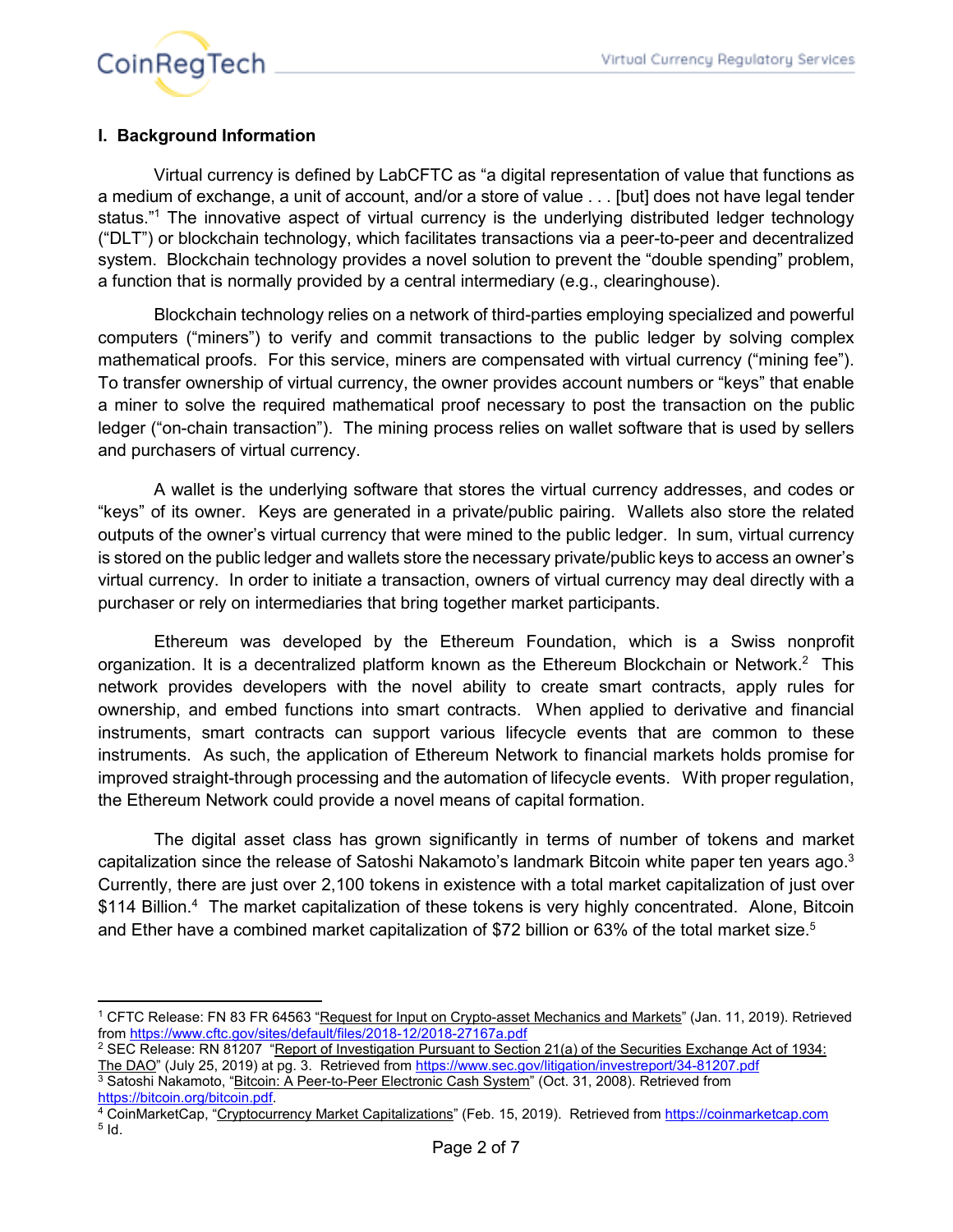

## **II. Trading Platforms**

 Trading tokens on a blockchain can be technically challenging for most retail investors. Therefore, a host of intermediaries have established operations to match purchasers and sellers of tokens ("trading platforms"). The following is a summary of the delivery process for virtual currencies transacted on trading platforms.

 Trading platforms require sellers to deposit their virtual currency into a central wallet ("omnibus account"), which is owned and controlled by the trading platform. As such, trading platforms are serving a "custodial" role by holding customer assets (e.g., virtual currency) in a central wallet or omnibus account. Customers may deposit and withdraw their virtual currency from a trading platform to their external wallet. In addition to execution fees, trading platforms "typically assess deposit and withdrawal fees when customers transfer fiat currency into and out of their accounts."<sup>6</sup> Per a customer's request to withdraw virtual currency, trading platforms place unconfirmed transactions into a memory pool. This pool is accessed by miners who confirm and commit virtual currency transactions to the public ledger. A mining fee is assessed on each transaction and customers pay a withdrawal fee to the trading platform.<sup>7</sup>

 To avoid mining fees, especially when frequently transacting or day trading, trading platforms have adapted to become more cost effective for customers. Trading platforms internally transfer virtual currency among customer accounts for executed transactions. This process does not mine virtual currency on the public ledger. Internal transfers are deemed "off-chain transactions" and allow customers to transact without incurring mining fees. As a result, customers are relying on the internal recordkeeping of unregistered trading platforms to track their record of ownership. As evident by recent CFTC enforcement actions, not all trading platforms use industry best practices to protect customer funds or ethically manage these assets.<sup>8</sup> In a recent incident, approximately \$136 million of funds belonging to over 100,000 customers was lost or remains inaccessible by a Canadian platform, QuadrigaCX.<sup>9</sup>

 During September 2018, the New York State Office of the Attorney General released a report of its Virtual Markets Integrity Initiative ("OAG Initiative"). This initiative sought the voluntary response from thirteen trading platforms to a detailed questionnaire about their operational practices and policies to protect customer funds. Nine of the thirteen responded to the questionnaire. In sum, the OAG Initiative found three substantive areas of concern related to the manner in which trading

-<sup>6</sup> OAG "Virtual Markets Integrity Initiative Report" (Sept. 18, 2018) at pg. 7. Retrieved from

https://virtualmarkets.ag.ny.gov/

<sup>7</sup> Id. at pg. 13.

<sup>&</sup>lt;sup>8</sup> CFTC Release: PR7678-18 "CFTC Charges Randall Crater, Mark Gillespie, and My Big Coin Pay, Inc. with Fraud and Misappropriation in Ongoing Virtual Currency Scam" (Jan. 24, 2018); CFTC Release: PR7675-18 "CFTC Charges Patrick K. McDonnell and His Company CabbageTech, Corp. d/b/a Coin Drop Markets with Engaging in Fraudulent Virtual Currency Scheme" (Jan. 19, 2018); and CFTC Release: PR7674-18 "CFTC Charges Colorado Resident Dillon Michael Dean and His Company, The Entrepreneurs Headquarters Limited, with Engaging in a Bitcoin and Binary Options Fraud Scheme" (Jan. 19, 2018).

<sup>&</sup>lt;sup>9</sup> Vigna, Paul "<u>A Crypto-Mystery: Is \$136 Million Stuck or Missing?</u>" WSJ (Feb. 7, 2019). Retrieved from: https://www.wsj.com/articles/a-crypto-mystery-is-140-million-stuck-or-missing-

<sup>11549449001?</sup>mod=searchresults&page=1&pos=1; and Berman, Ann "CEO of Canadian Crypto Exchange QuadrigaCX Filed Will 12 Days Before Death" Cointelegraph (Feb. 6, 2019). Retrieved from: https://cointelegraph.com/news/ceo-ofcanadian-crypto-exchange-quadrigacx-filed-will-12-days-before-death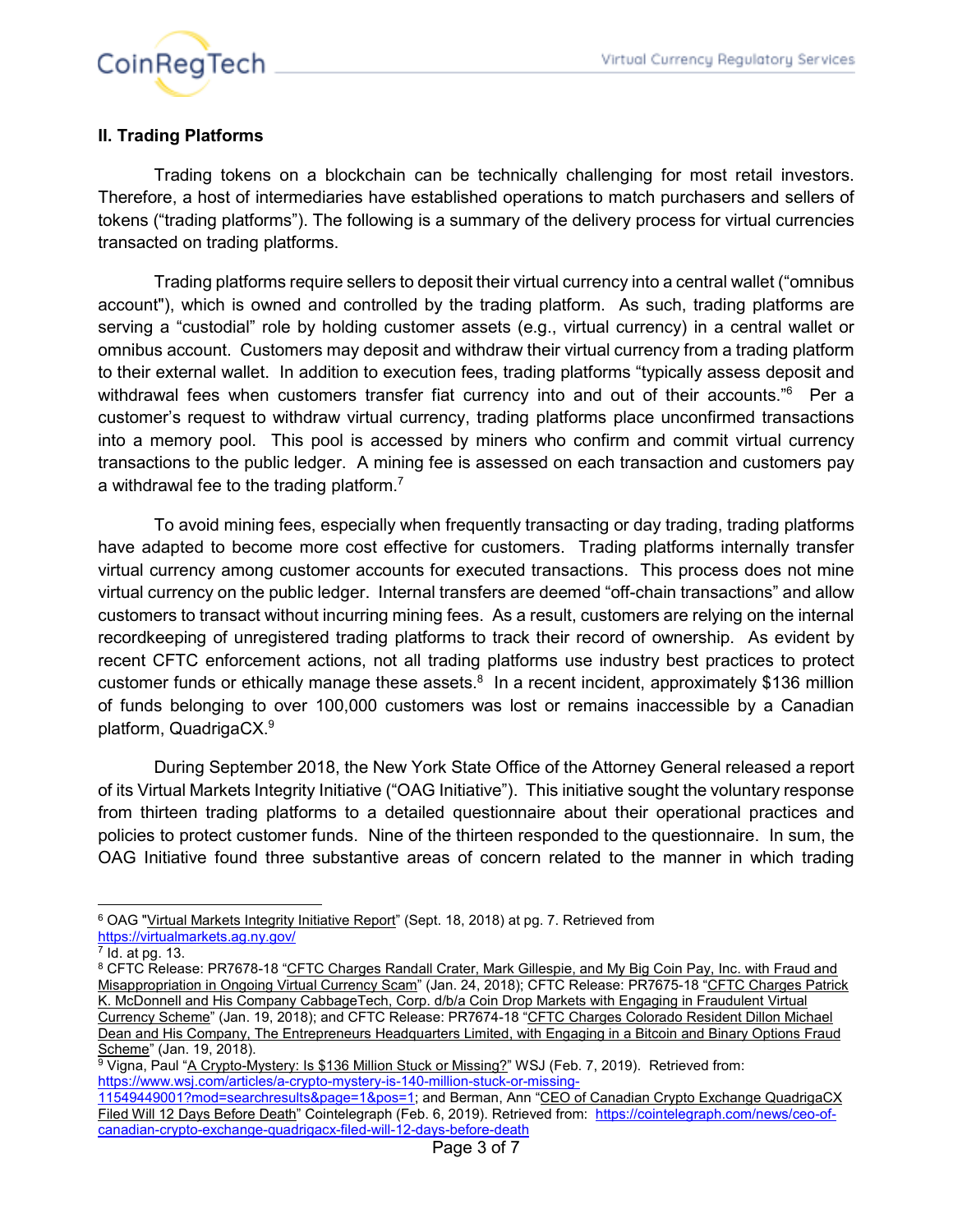

platforms manage conflicts of interest, prevent abusive trading activity, and hold customer funds.<sup>10</sup> Furthermore, the OAG Initiative noted retail investors rely on "trading platforms now in operation have not registered under state or federal securities or commodities laws. Nor have they implemented common standards for security, internal controls, market surveillance protocols, disclosures, or other investor and consumer protections."<sup>11</sup> Participants in the token markets are predominately retail investors who are unable to fend for themselves in unregulated markets.

 At present time, the CFTC does not regulate trading platforms because these platforms facilitate virtual currency transactions that purport to actually deliver within a 28-day period ("spot transactions"). Spot transactions are not under the Commission's jurisdiction due to the forward exemption with respect to futures contracts, and the actual delivery exceptions afforded to retail foreign exchange and retail commodity markets.<sup>12</sup> However, spot transactions are considered to be contracts of sale of a commodity in interstate commerce. These transactions are subject to the Commission's antifraud and manipulation authority under CEA Sec.  $6(c)1$  and CFTC Rule 180.1.<sup>13</sup> In addition, the SEC has begun to address fraud and manipulation involving initial coin offerings ("ICOs") and digital assets. $14$ 

# **III. Actual Delivery and Token Reporting**

 The Commission's guidance related to "actual delivery" for retail commodity transactions uses a functional test to evaluate the delivery of a commodity instead of relying on the contract terms between purchaser and seller ("CFTC Guidance").<sup>15</sup> The CFTC Guidance provides the following functional test for actual delivery:

"ownership, possession, title, and physical location of the commodity purchased or sold, both before and after execution of the agreement, contract, or transaction, including all related documentation; the nature of the relationship between the buyer, seller, and possessor of the commodity purchased or sold; and the manner in which the purchase or sale is recorded and completed." $16$ 

 CEA section 2(c)(2)(D) excludes commodity transactions from CFTC oversight, provided such transactions result in actual delivery of the underlying commodity within 28 days.<sup>17</sup> Therefore, virtual currency transactions must meet the CFTC Guidance for market participants to remain exempt from the CEA. The Commission has previously sought guidance as to whether the 28-day delivery period is appropriate for virtual currency. The protection of retail investors from fraud demands the delivery

<sup>15</sup> CFTC Release: RIN 3038–AD64 "Retail Commodity Transactions Under Commodity Exchange Act" (Aug. 3, 2013).  $16$  Id.

<sup>-</sup><sup>10</sup> OAG "Virtual Markets Integrity Initiative Report" (Sept. 18, 2018) at pg. 7. Retrieved from: https://virtualmarkets.ag.ny.gov/

 $11$  Id.

<sup>&</sup>lt;sup>12</sup> CEA section  $2(c)(2)(D)(ii)(III)(aa)$ .

<sup>13</sup> Commodity Futures Trading Comm'n v. McDonnell, 321 F. Supp. 3d 366 (E.D.N.Y. 2018)

<sup>14</sup> SEC "Statement on Digital Asset Securities Issuance and Trading" (Nov. 16, 2018). Retrieved from: https://www.sec.gov/news/public-statement/digital-asset-securites-issuuance-and-trading. *See* CarrierEQ, Inc., Rel. No. 33-10575 (Nov. 16, 2018); Paragon Coin, Inc., Rel. No. 33-10574 (Nov. 16, 2018); Zachary Coburn, Rel. No. 34-84553 (Nov. 8, 2018) (settled order) ("Coburn Order"); Crypto Asset Management, LP and Timothy Enneking, Rel. No. 33-10544 (Sept. 11, 2018) (settled order) ("Crypto Asset Management Order"); and Tokenlot LLC, Lenny Kugel, and Eli L. Lewitt, Rel. No. 33-10543 (Sept. 11, 2018) (settled order) ("TokenLot Order").

 $17$  CEA section 2(c)(2)(D)(ii)(III)(aa).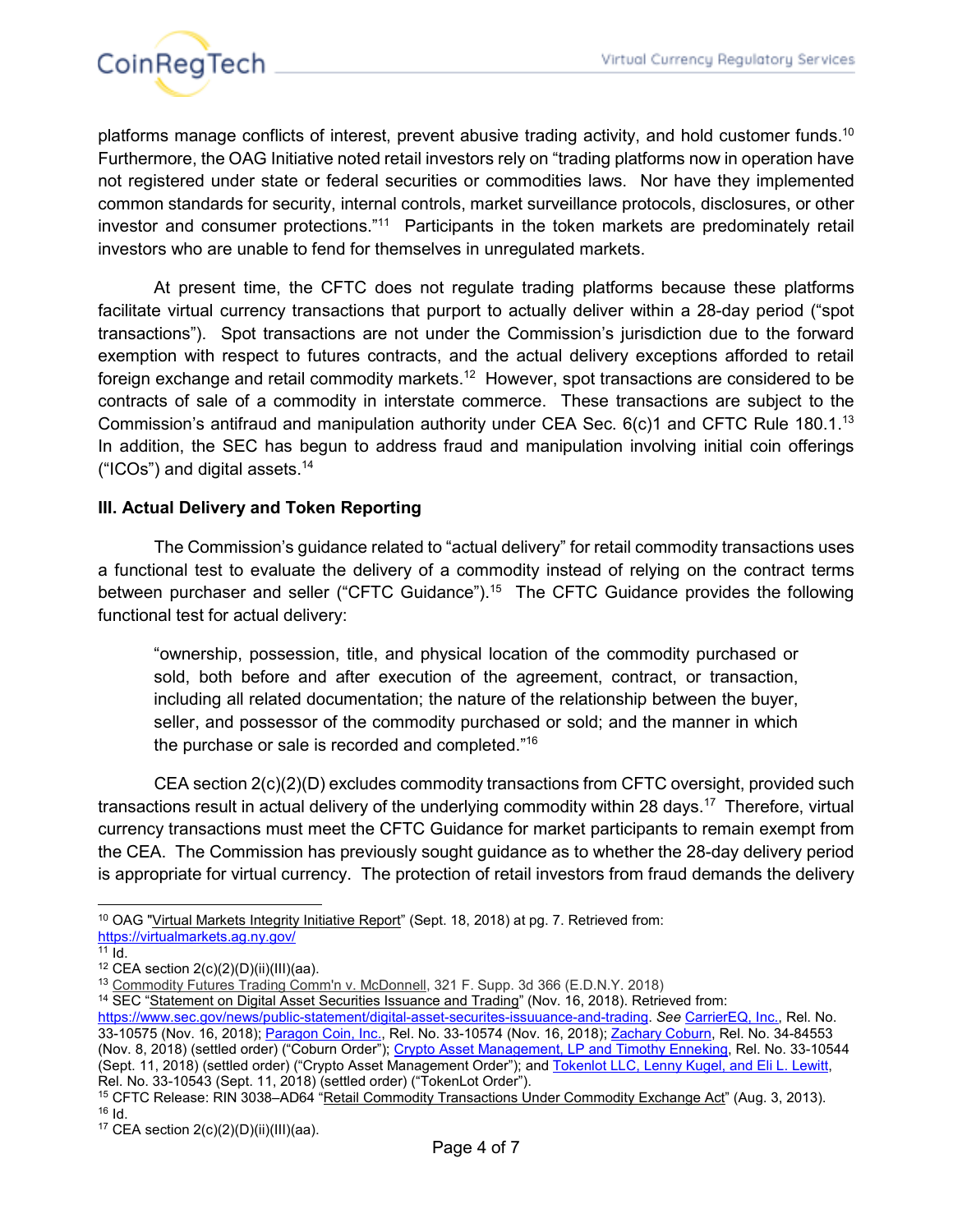

period to be as short as permissible.<sup>18</sup> The longer the time gap between "execution" and "actual delivery" of tokens, the greater the chance of fraud or other problems occurring before completion of the transaction. Therefore, the actual delivery for tokens should be the same 2-day period as used for retail foreign exchange transactions.

 As explained below, we submit that "actual delivery" of a virtual currency is accomplished when the transaction is either mined on the public ledger or reported to a registered digital asset trade repository. The mining and reporting of such transactions must be done in "real-time" under the CFTC Reporting Rules.<sup>19</sup> If a transaction is not published to the public ledger or reported to a registered digital asset trade repository within a 2-day period, then the transaction would not be exempt and would be subject to the Commission's enforcement.

#### **IV. Digital Asset Trade Repository**

A central issue for tokens is the proper, timely and transparent recordation of ownership. Distributed ledger technology allowed the virtual currency world to become a reality. Nakamoto envisioned committing all Bitcoin transactions to the public ledger in order to provide an immutable record of ownership.<sup>20</sup> This achievement of a clear public record of token ownership through the public ledger is clearly undermined, if not fatally compromised, by the rise of off-chain transactions facilitated by trading platforms. This creates a market integrity issue that must be addressed.

 The simple economic reason for the rise of off-chain token transactions is cost. The growth of token volumes has greatly increased mining costs. As more token transactions compete for miners' processing capacity, mining fees have consequently increased. CoinDesk reported the average mining fees for Bitcoin increased from \$0.62 during Q1 2017 to \$13.20 during Q4 2017.<sup>21</sup> This twentyone fold increase in mining fees has led to trading platforms facilitating off-chain transactions to minimize mining fees for its customers. If trading platforms committed all off-chain transactions to the public ledger, trading would become "too expensive" for all but the largest transactions. Moreover, the processing capacity of the public ledger cannot support the volume of off-chain transactions.<sup>22</sup>

 As noted above, investors must first transfer or pre-settle their tokens to the platform's central wallet or omnibus account. This transfer of token ownership from investors to a platform is recorded on the public ledger. Much like a custodial relationship, investors have entrusted their tokens to the trading platform. The public ledger records the tokens as owned by the platform and not the retail investor. More importantly, the trading platform is the sole holder of the keys to the tokens held in its omnibus wallet. The platform is the only party who is able to control and transfer customer tokens onto the public ledger. *Off-chain transactions do not provide a public and immutable record of the retail investor's token ownership.* The incentive for investors to keep their tokens in the omnibus

 $\overline{a}$ <sup>18</sup> CEA Section 2(c)(2)(D) was a Congressional response to *CFTC v. Zelener*, which limited the Commission's ability to oversee over-the-counter foreign exchange markets.

<sup>19</sup> Dodd-Frank Act Section 728 amended CEA Section 21 pertaining to 17 CFR 43 Real-Time Public Reporting; and 17 CFR 45 Swap Data Recordkeeping and Reporting Requirements (2012).

<sup>&</sup>lt;sup>20</sup> Satoshi Nakamoto, "Bitcoin: A Peer-to-Peer Electronic Cash System" (Oct. 31, 2008) at pg. 3. Retrieved from: https://bitcoin.org/bitcoin.pdf

 $^{21}$  "State of Blockchain 2018." CoinDesk (Jan. 2018) at 17. Retrieved from: https://www.coindesk.com/research/stateblockchain-2018/.

<sup>&</sup>lt;sup>22</sup> Shin, Hyun Song "Cryptocurrencies: Looking Beyond the Hype" BIS Annual Economic Report 2018 (June 17, 2018). Retrieved from: https://www.bis.org/publ/arpdf/ar2018e5.pdf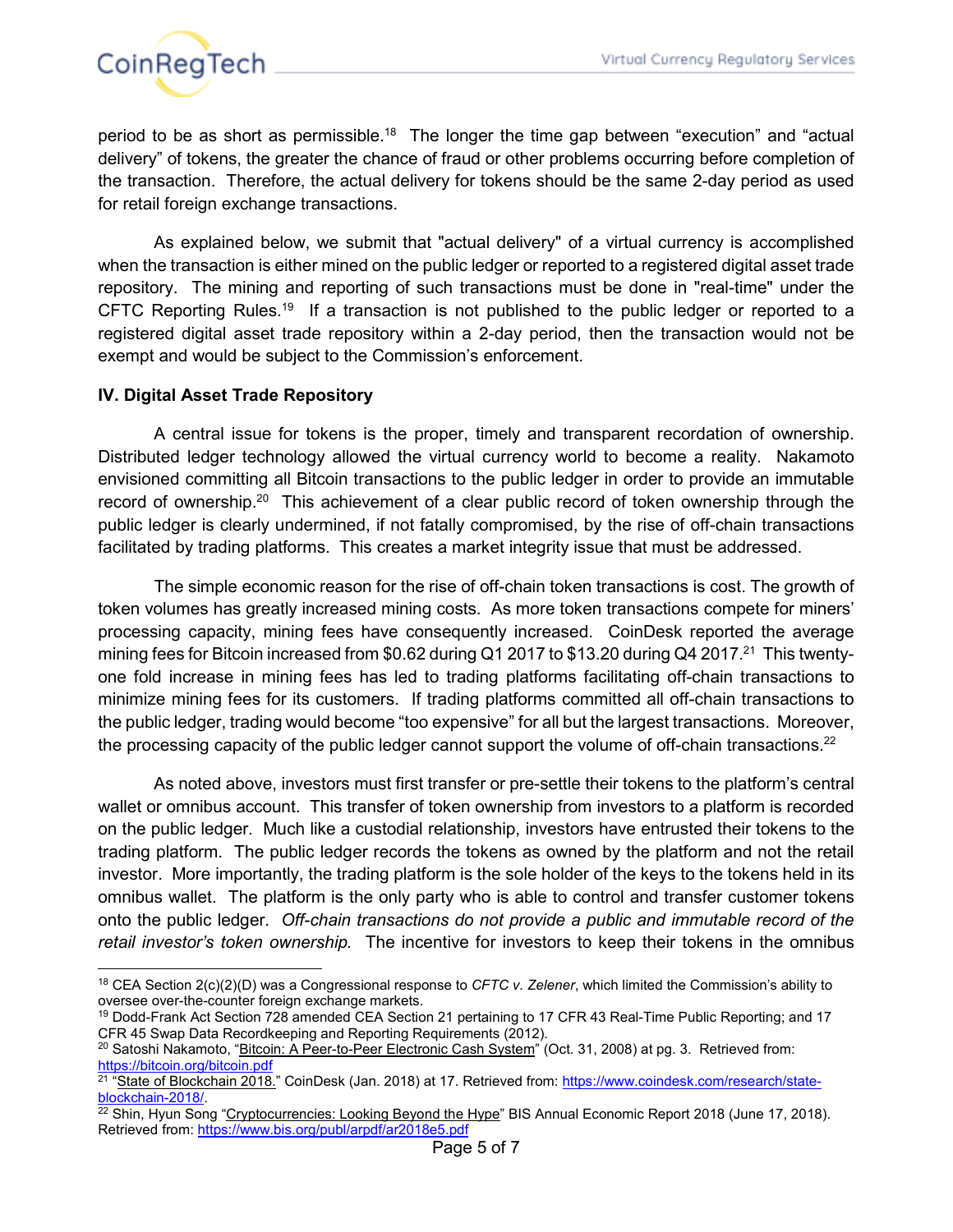

wallet of the trading platform, as opposed to recording it on the public ledger, is reinforced by the platform's fees to withdraw tokens.<sup>23</sup> This fee structure undermines the protection of customer funds.

 While the rise of off-chain transactions is understandable from an economic point of view, this activity severely undermines the integrity of the token market. Distributed ledger technology replaces trusted intermediaries with a public ledger that contains an immutable record of token ownership. Unfortunately, the public ledger no longer provides the immutable record to all transactions. *Reporting to a registered repository is a policy option that addresses the issues presented by offchain transactions.*

 The reporting of tradeable instruments is a fundamental component of various global regulations that increases transparency in financial markets. The Dodd-Frank Act and subsequent CFTC Rules require market participants, DCOs, DCMs and SEFs to report all swap data to a repository operating under SDR Core Principles.<sup>24</sup> As registered entities, SDRs must adhere to the System Safeguard Rules of the Commission.<sup>25</sup> These rules require registered entities to maintain policies and procedures for testing cybersecurity and analyzing system safeguard measures. The policies and procedures of registered entities must include: (1) vulnerability testing, (2) penetration testing, (3) controls testing, (4) security incident response plan testing, and (5) enterprise technology risk assessment.<sup>26</sup> Lastly, SDRs provide the Commission with a central facility of reported swap data that includes transactional details and ownership information.

 Aside from SDRs, there are other frameworks for reporting commodity transactions and tracking ownership. For instance, the Model State Commodity Code (the "MSC Code") established a depository entity for physical precious metals transactions.<sup>27</sup> This depository provides third-party validation of ownership for precious metals transactions. The MSC Code requires payment and physical delivery of the precious metal to a depository within seven days of the transaction date.<sup>28</sup> The MSC Code defines a depository as either (a) a "financial institution" under the CEA; (b) an entity that warrants or warehouses receipts, which are recognized for delivery on a CFTC designated contract market; or (c) a U.S. licensed storage facility.<sup>29</sup> These depository principles under the MSC Code, coupled with those of SDRs, provide the Commission with a workable regulatory framework for a digital asset trade repository.

 The independence of SDRs, custodial entities and warehouse facilities has provided immense benefits to the financial industry. The governance framework of a digital asset trade repository should sufficiently address conflicts of interest, comply with the CEA mandates of fair and open access to central services, and prohibit any mandatory purchases of bundled services.<sup>30</sup> To maximize the utility of such a repository, it should have the authority to verify tokens held by trading platforms that facilitate off-chain transactions. On a daily basis, this repository should receive identifying information

<sup>-</sup><sup>23</sup> OAG "Virtual Markets Integrity Initiative Report" (Sept. 18, 2018). Retrieved from: https://virtualmarkets.ag.ny.gov/

<sup>&</sup>lt;sup>24</sup> Dodd-Frank Act section 728 amended CEA section 21 pertaining to 17 CFR 49 Swap Data Repositories: Registration Standards, Duties and Core Principles (2011).

<sup>&</sup>lt;sup>25</sup> CFTC Fact Sheet "Final Rules on System Safeguards Testing Requirements." (Sept. 8, 2016).

<sup>26</sup> Id.

<sup>27</sup> Model State Commodity Code Sections 1.01 – 3.08 (North Am. Sec. Adm'n Assoc. 1997).

<sup>28</sup> MSC Code Section 1.04(2).

 $29$  Id.

 $30$  CEA Section 5b(c)(2)(C)(iii) and CEA section 21(f)(1).